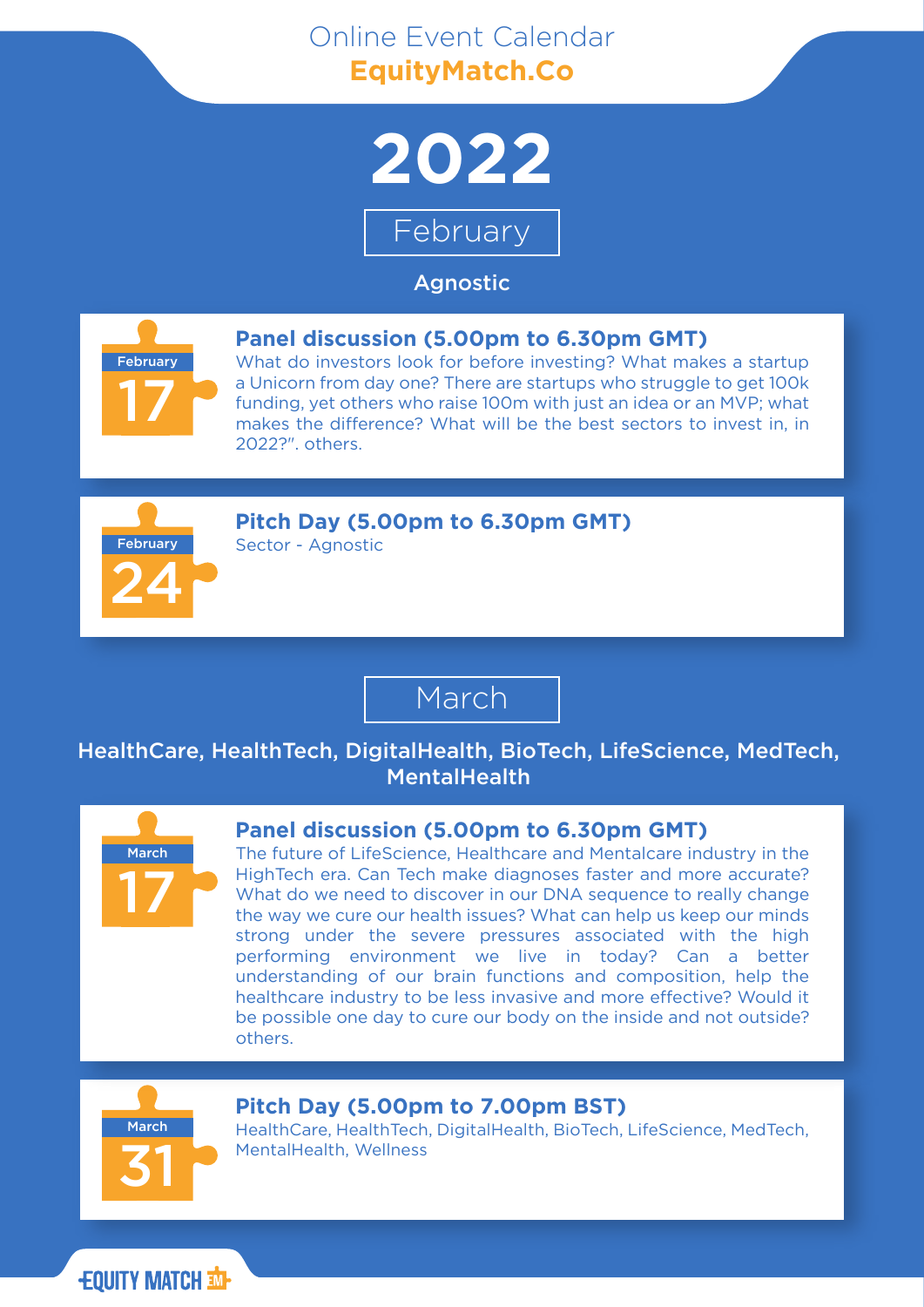# Online Event Calendar **EquityMatch.Co**



# April

ESG / Impact / Sustainability



#### **Panel discussion (5.00pm to 6.30pm BST)**

What looks like a real impact investment?Do all startups claim to be impactful, really impactful? Do they have a real positive impact on our environment and society? How do we measure impact? What will be the future of ESG? An impactful business model can be both sustainable for the environment and community and at the same time for the industry and governments? Can we align shareholder and stakeholder expectations? others.



**Pitch Day (5.00pm to 7.00pm BST)**

ESG / Impact / Sustainability

### June

### FinTech, DeFi, Blockcjhain, Crypto



#### **Panel discussion (5.00pm to 6.30pm BST)**

How blockchain and crypto are disrupting across industries and more in particular in finance and gaming.Gaming and FinTech have been the object of massive investments in the last 10 years, how it is going to look like in the future in adopting blockchain technologies. Is Crypto a real way to democratise finance? Is mining sustainable? What about the adoption of cryptocurrencies in video games? How do crypto games work? others.



**Pitch Day (5.00pm to 7.00pm BST)** Sector - Agnostic